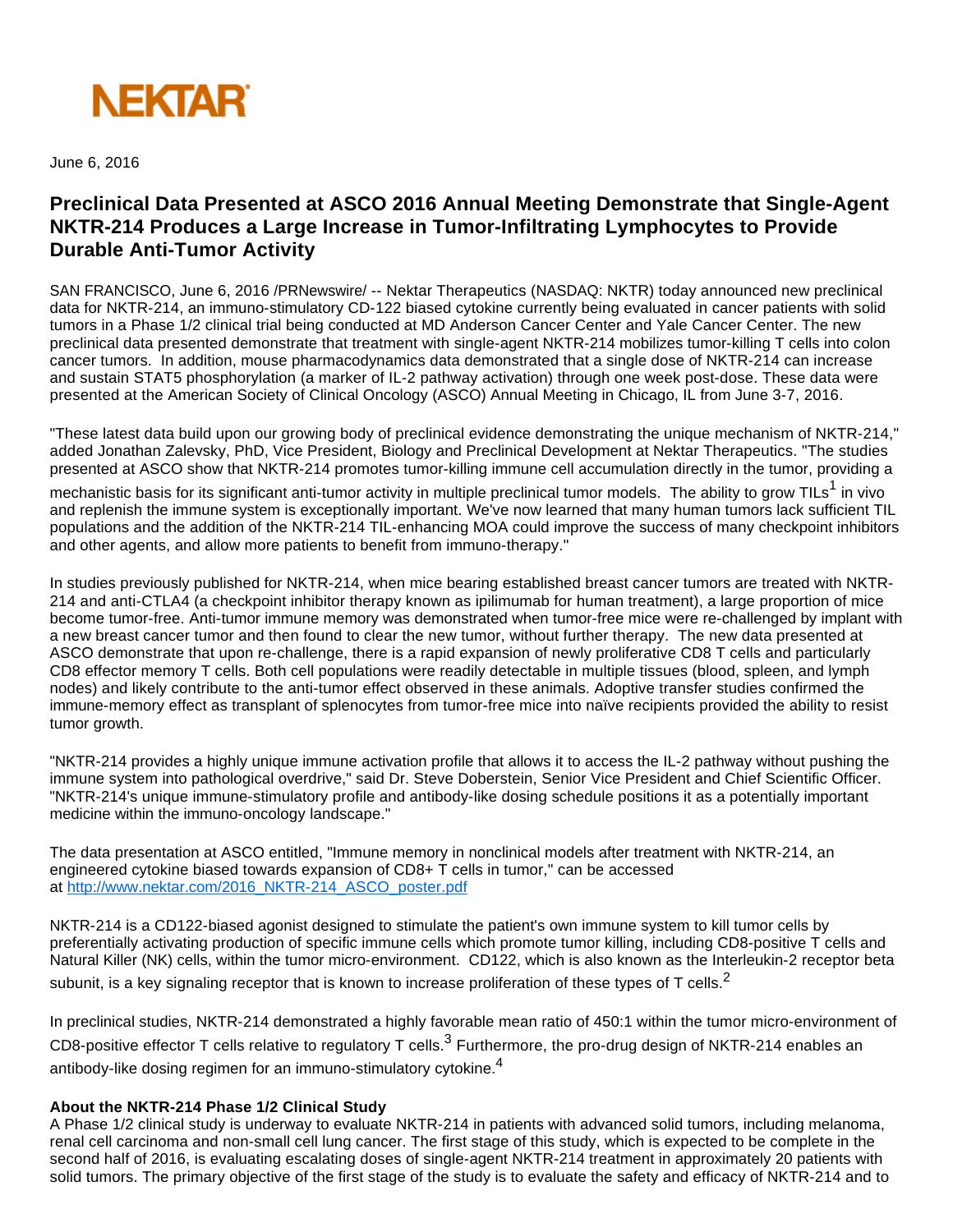identify a recommended Phase 2 dose. In addition, the study will also assess the immunologic effect of NKTR-214 on TILs and other immune cells in both blood and tumor tissue, and it will also include TCR repertoire profiling. Dose expansion cohorts are planned to evaluate NKTR-214 in specific tumor types, including melanoma, renal cell carcinoma and non-small cell lung cancer.

The NKTR-214 clinical study is being conducted initially at two primary investigator sites: MD Anderson Cancer Center under Drs. Patrick Hwu and Adi Diab; and Yale Cancer Center, under Drs. Mario Sznol and Michael Hurwitz. Patients and physicians interested in the ongoing NKTR-214 study can visit the "Clinical Trials" section of [www.mdanderson.org](http://www.mdanderson.org/) using identifier 2015-0573 or visit<https://medicine.yale.edu/cancer/research/trials/active/858.trial>.

### **About Nektar**

Nektar Therapeutics has a robust R&D pipeline and portfolio of approved partnered medicines in oncology, pain, immunology and other therapeutic areas. In the area of oncology, Nektar is developing NKTR-214, an immuno-stimulatory CD122-biased agonist, that is in Phase 1/2 clinical development for patients with solid tumors. ONZEALD™ (etirinotecan pegol), a long-acting topoisomerase I inhibitor, is being developed for patients with advanced breast cancer and brain metastases and is partnered with Daiichi Sankyo in Europe. In the area of pain, Nektar has an exclusive worldwide license agreement with AstraZeneca for MOVANTIK™ (naloxegol), the first FDA-approved once-daily oral peripherally-acting muopioid receptor antagonist (PAMORA) medication for the treatment of opioid-induced constipation (OIC), in adult patients with chronic, non-cancer pain. The product is also approved in the European Union as MOVENTIG® (naloxegol) and is indicated for adult patients with OIC who have had an inadequate response to laxatives. The AstraZeneca agreement also includes NKTR-119, an earlier stage development program that is a co-formulation of MOVANTIK and an opioid. NKTR-181, a wholly owned mu-opioid analgesic molecule for chronic pain conditions, is in Phase 3 development. In hemophilia, Nektar has a collaboration agreement with Baxalta for ADYNOVATE™ [Antihemophilic Factor (Recombinant)], a longer-acting PEGylated Factor VIII therapeutic approved in the U.S. and Japan for patients over 12 with hemophilia A. In anti-infectives, the company has two collaborations with Bayer Healthcare, Cipro Inhale in Phase 3 for non-cystic fibrosis bronchiectasis and Amikacin Inhale in Phase 3 for patients with Gram-negative pneumonia.

Nektar's technology has enabled nine approved products in the U.S. or Europe through partnerships with leading biopharmaceutical companies, including AstraZeneca's MOVANTIK™, Baxalta's ADYNOVATE™, UCB's Cimzia® for Crohn's disease and rheumatoid arthritis, Roche's PEGASYS® for hepatitis C and Amgen's Neulasta® for neutropenia.

Nektar is headquartered in San Francisco, California, with additional operations in Huntsville, Alabama and Hyderabad, India. Further information about the company and its drug development programs and capabilities may be found online at [http://www.nektar.com](http://www.nektar.com/).

MOVANTIK™ is a trademark and MOVENTIG® is a registered trademark of the AstraZeneca group of companies. ADYNOVATE™ is a trademark of Baxalta Inc.

ONZEALD™ is a trademark of Nektar Therapeutics.

### **Cautionary Note Regarding Forward-Looking Statements**

This press release contains forward-looking statements which can be identified by words such as: "anticipate," "intend," "plan," "expect," "believe," "should," "may," "will" and similar references to future periods. Examples of forward-looking statements include, among others, statements we make regarding the therapeutic potential of NKTR-214, the timing of availability of clinical data for NKTR-214, and the potential of our technology and drug candidates in our research and development pipeline. Forward-looking statements are neither historical facts nor assurances of future performance. Instead, they are based only on our current beliefs, expectations and assumptions regarding the future of our business, future plans and strategies, anticipated events and trends, the economy and other future conditions. Because forwardlooking statements relate to the future, they are subject to inherent uncertainties, risks and changes in circumstances that are difficult to predict and many of which are outside of our control. Our actual results may differ materially from those indicated in the forward-looking statements. Therefore, you should not rely on any of these forward-looking statements. Important factors that could cause our actual results to differ materially from those indicated in the forward-looking statements include, among others: (i) our statements regarding the therapeutic potential of NKTR-214 are based on preclinical findings and observations, (ii) NKTR-214 is in early-stage clinical development and there are substantial risks that can unexpectedly occur for numerous reasons including negative safety and efficacy findings in the ongoing Phase 1 clinical study notwithstanding positive findings in preclinical studies; (iii) our drug candidates and those of our collaboration partners are in various stages of clinical development and the risk of failure is high and can unexpectedly occur at any stage prior to regulatory approval for numerous reasons including negative safety and efficacy findings even after positive findings in previous preclinical and clinical studies; (iv) the timing of the commencement or end of clinical trials and the availability of clinical may be delayed or unsuccessful due to regulatory delays, slower than anticipated patient enrollment, manufacturing challenges, changing standards of care, evolving regulatory requirements, clinical trial design, clinical outcomes, competitive factors, or delay or failure in ultimately obtaining regulatory approval in one or more important markets; (v) scientific discovery of new medical breakthroughs is an inherently uncertain process and the future success of